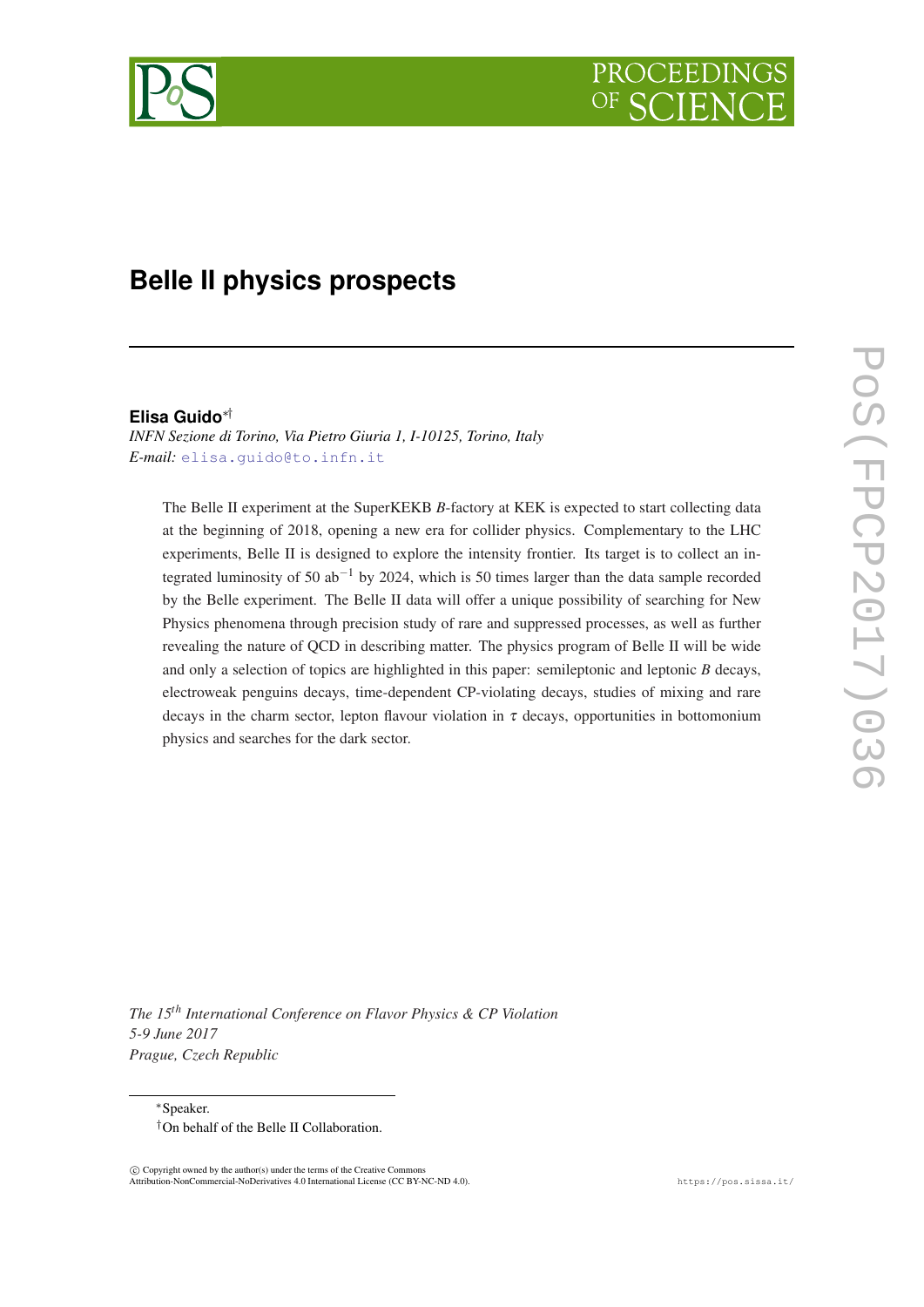#### 1. Introduction

The BaBar and Belle experiments, namely the first generation of  $e^+e^-$  *B*-factories, left a solid heritage to future experiments and, in particular, to Belle II. The two experiments, in about a decade, collected data from *e* +*e* <sup>−</sup> collisions, mostly at the energy of the ϒ(4*S*) resonance, corresponding to an integrated luminosity of more than  $1.5$  ab<sup>-1</sup>. The analysis of these samples allowed to discover the CP violation (CPV) and to confirm the Cabbibo-Kobayashi-Maskawa (CKM) description of flavour physics, but also to observe several new particles. In general, the two experiments carried out a diverse set of precision measurements of the Standard Model (SM), demonstrating it to be a healthy theory, but with some intriguing tensions. Currently, the most impressive anomalies have been observed in  $B \to D^{(*)} \tau v_\tau$  and  $B \to K^{(*)} \ell \ell$  decays and they eagerly wait for being confirmed with much larger data samples.

The Belle II experiment [[1](#page-9-0)] at the SuperKEKB factory is expected to start taking data at the beginning of 2018 and to collect an integrated luminosity of 50 ab<sup>-1</sup> by 2024. Such a data sample will supersede that previously collected by the Belle experiment by a factor ∼50 and will allow for precision studies of rare and suppressed processes, thus confirming the possible New Physics (NP) contribution to the current anomalies, finding others, and potentially understanding their correlations. Another crucial task for the Belle II physics program will be to further our understanding of the nature of QCD in describing matter.

Belle II will search for NP at the intensity frontier, thus acting a complementary role to the ATLAS and CMS experiments at the LHC that provide direct searches for NP at the energy frontier. There are two possible scenarios: if a NP signature were detected at the LHC, Belle II could determine its flavour structure, with unique access to the NP weak phases; alternatively, if no direct hint of NP were found at the LHC, indirect searches could be the right path to follow - for instance, through the search for  $b \rightarrow s\gamma$  decays.

Belle II will also operate with healthy competition from the LHCb experiment. The advantages of Belle II with respect to a hadron-collider experiment are: it is a full solid-angle detector, working within the clean environment of  $e^+e^-$  collisions, allowing possibility of completely reconstructing the final states given the constrained kinematics. These features translate into the capability of studying missing-energy decays (such as  $B \to D^{(*)} \tau v_{\tau}$  and  $B \to \tau v_{\tau}$ ), performing inclusive measurements  $(b \to s\gamma, b \to s\ell\ell)$ , and efficiently reconstructing neutral particles, such as  $\pi^0$ ,  $\eta$ ,  $\eta'$  and  $K_L^0$ .

The expected physics program in the reach of Belle II is wide. It ranges over the following topics:

- *B* physics:  $\sim 1.1 \times 10^9 B\overline{B}$  pairs for each collected ab<sup>-1</sup> of data will be available for precision measurements of neutral *B* mixing, penguin *B* decays, and semileptonic and leptonic *B* decays;
- Charm physics: Belle II will be a charm-factory as well, with  $\sim 1.3 \times 10^9 c\bar{c}$  pairs for each collected ab−<sup>1</sup> of data, thus allowing for studies of mixing, CPV, and rare decays in the charm sector;
- $\tau$  physics: with  $\sim 0.9 \times 10^9 \tau^+ \tau^-$  pairs for each collected ab<sup>-1</sup> of data, NP contributions will be searched for in lepton flavour violating (LFV)  $\tau$  decays;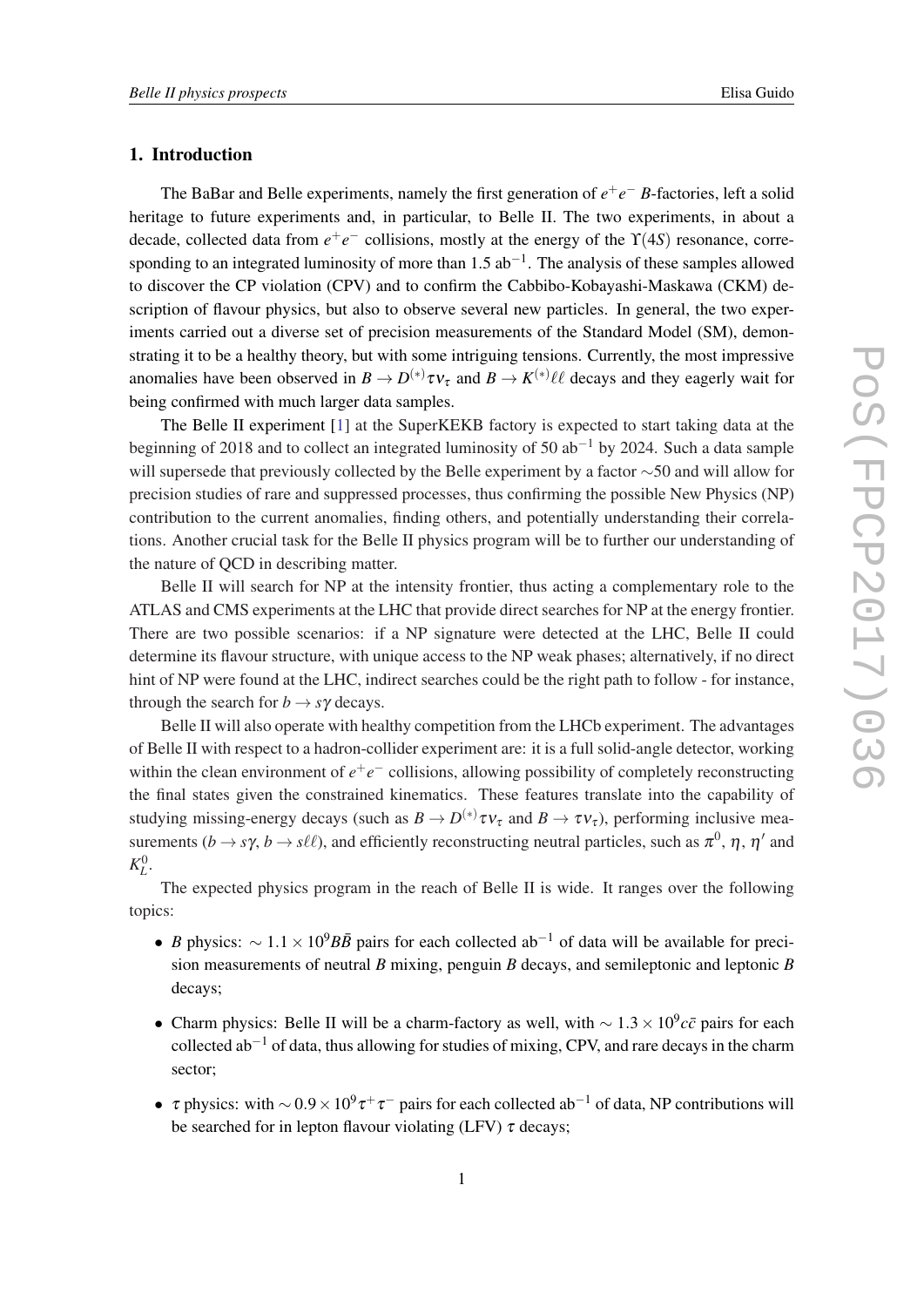- Initial state radiation physics: Belle II will have access to a precise determination of the cross section for  $e^+e^- \rightarrow$  light hadrons processes;
- Bottomonium and charmonium physics: it will be possible to further increase the current knowledge in the spectroscopy sector, as well as to discover new potential exotic states, mostly collecting data at the energy of the ϒ(6*S*) and ϒ(3*S*) resonances;
- Direct searches for NP at the MeV-GeV scale, for instance in the dark sector.

A selection of topics, among the many in the next generation physics program, is presented in this paper. More details about the physics reach of a *B*-factory in general, and of Belle II, in particular, can be found in [\[2\]](#page-10-0) and [\[3](#page-10-0)], respectively.

Most of the expectations provided here are extrapolations from what were obtained by the Belle experiment, assuming similar efficiencies. Some differences in the Belle II detector with respect to Belle will have a relevant impact.

- Both Belle and Belle II exploit the beam energy asymmetry, which provides a boost to the  $\Upsilon(4S)$  system with respect to the laboratory frame such that the produced *B* meson pair travels further along the beam axis; this allows for high-precision measurements of the decay time difference ( $\Delta t$ ) between the two *B* mesons. In the case of Belle, whose main goal was the measurement of sin  $2\beta$ , the energy asymmetry (3.5 GeV positrons (LER) on 8.0 GeV electrons (HER)) corresponded to a boost of  $\beta \gamma = 0.425$ . In the case of Belle II, the boost will be  $\beta \gamma = 0.28$  (4.0 GeV positrons on 7.0 GeV electrons), allowing the detector to have a better hermeticity. A higher hermeticity is a fundamental gain for the analyses of modes with neutrinos in the final state. The boost reduction of Belle II corresponds to a reduction in luminosity of 20% for the  $J/\psi K_S$ ,  $\phi K_S$  time-dependent measurements, while it represents a gain of 10% for the  $B \to \tau v_{\tau}$  analysis.
- A smaller beam pipe radius (from 1.5 cm to 1.0 cm) translates into an innermost silicon detector layer closer to the interaction point (from 2.0 cm to 1.3 cm), as described in [[1](#page-9-0)], and then into a significantly improved resolution in the *z* direction.
- The outer radius of the Silicon Vertex Detector (SVD) has been significantly increased (from 8.8 to 14.0 cm [\[1\]](#page-9-0)) and will allow to select more  $K_S^0$  candidates whose daughters have associated SVD hits, an important item for the time-dependent analyses using  $K_S^0$  vertexing (e.g.  $B \to K_S \pi^0 \gamma$ ).
- Low momentum and SVD-only tracking improvements will allow for higher reconstruction efficiency of  $D^*$  slow pions and better flavour tagging (slow pion category).
- A larger central drift chamber compared to Belle, with smaller cells, will allow for a better charged track reconstruction and *dE*/*dx* measurement.
- Two Cherenkov detectors, the time-of-propagation detector in the barrel and the aerogel ring-imaging Cherenkov detector in the endcap, will provide particle identification (PID), with sensible improvements with respect to Belle [[4](#page-10-0)], in particular for the  $K/\pi$  separation;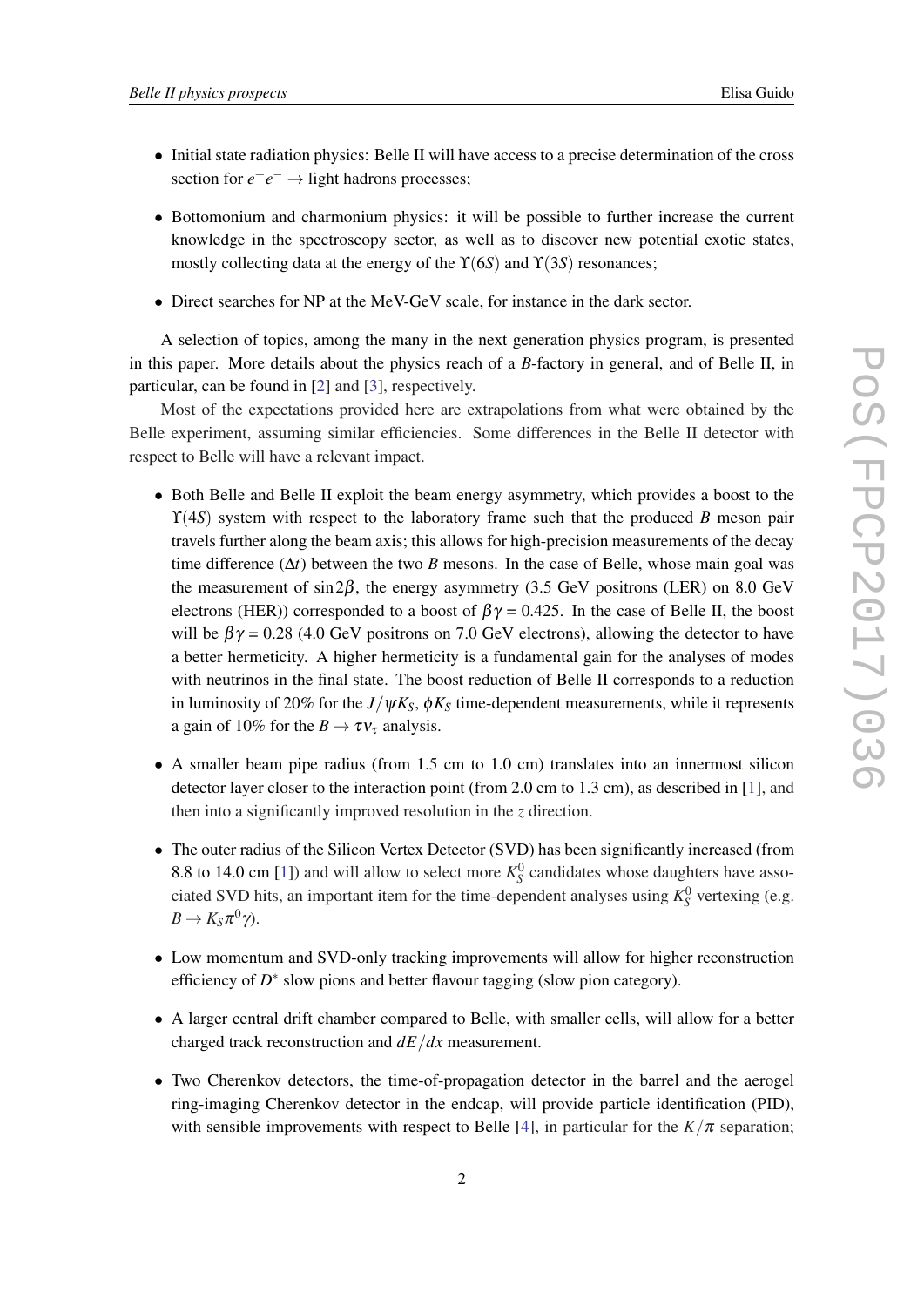this will be a benefit for flavour tagging, rare charmless decays or  $b \rightarrow s\gamma$  efficiencies and background rejection.

• Improvements to the outermost detector for the measurement of *K<sup>L</sup>* and muons (KLM) will result in higher  $K_L$  veto efficiencies used in analyses looking at final states with some missing-energy (e.g.  $B \to \tau v_{\tau}$ ).

#### 2. Semileptonic *B* decays

Semileptonic *B* decays have been extensively used by BaBar and Belle to precisely determine the CKM parameters  $|V_{ub}|$  and  $|V_{cb}|$ . At the end of the *B*-factories' era, we are left with some intriguing puzzles in this field. One of the most interesting open points consists in the  $3-\sigma$  tension between inclusive and exclusive measurements of  $|V_{ub}|$  and  $|V_{cb}|$ , which is summarized in Fig. 1. The future challenge for experimentalists and theorists will be both to determine new techniques to understand this tension, profiting of a larger dataset, and to improve the theoretical predictions on  $|V_{ub}|$  and  $|V_{cb}|$ . From the experimental point of view, exploiting the copious production of  $\Lambda_b$ in pp interactions, the LHCb experiment provided an important measurement of  $|V_{ub}/V_{cb}|$  from barionic decays  $\Lambda_b \to p \mu \nu$  [[6](#page-10-0)], whose impact can be seen in Fig. 1. Relevant contributions are foreseen by the LHCb Collaboration even in the future, but Belle II will have access to more final states and will therefore be of crucial importance in the measurement of the sides of unitarity triangle and in understanding the nature of the current tension, with a unique access to the inclusive |*V*ub| measurement. In particular, a precision of ∼ 2%(3%) is foreseen in the inclusive (exclusive) measurement of  $|V_{ub}|$  at Belle II.



Figure 1: Combined exclusive measurements for  $|V_{ub}|$  and  $|V_{cb}|$ , as from [\[5](#page-10-0)]. The combined values are  $|V_{ub}| = (3.55 \pm 0.12) \times 10^{-3}$  and  $|V_{cb}| = (39.16 \pm 0.58) \times 10^{-3}$ . The inclusive value of  $|V_{ub}|$  from GGOU [[7\]](#page-10-0) and of  $|V_{cb}|$  from a global fit in the kinetic scheme [[8\]](#page-10-0) are also shown.

## 3.  $B \to \tau \nu_{\tau}$  and  $B \to D^{(*)} \tau \nu_{\tau}$  decays

Leptonic or semileptonic *B* decay modes involving a  $\tau$  lepton are very sensitive to NP, in the form of a charged Higgs contribution to the process.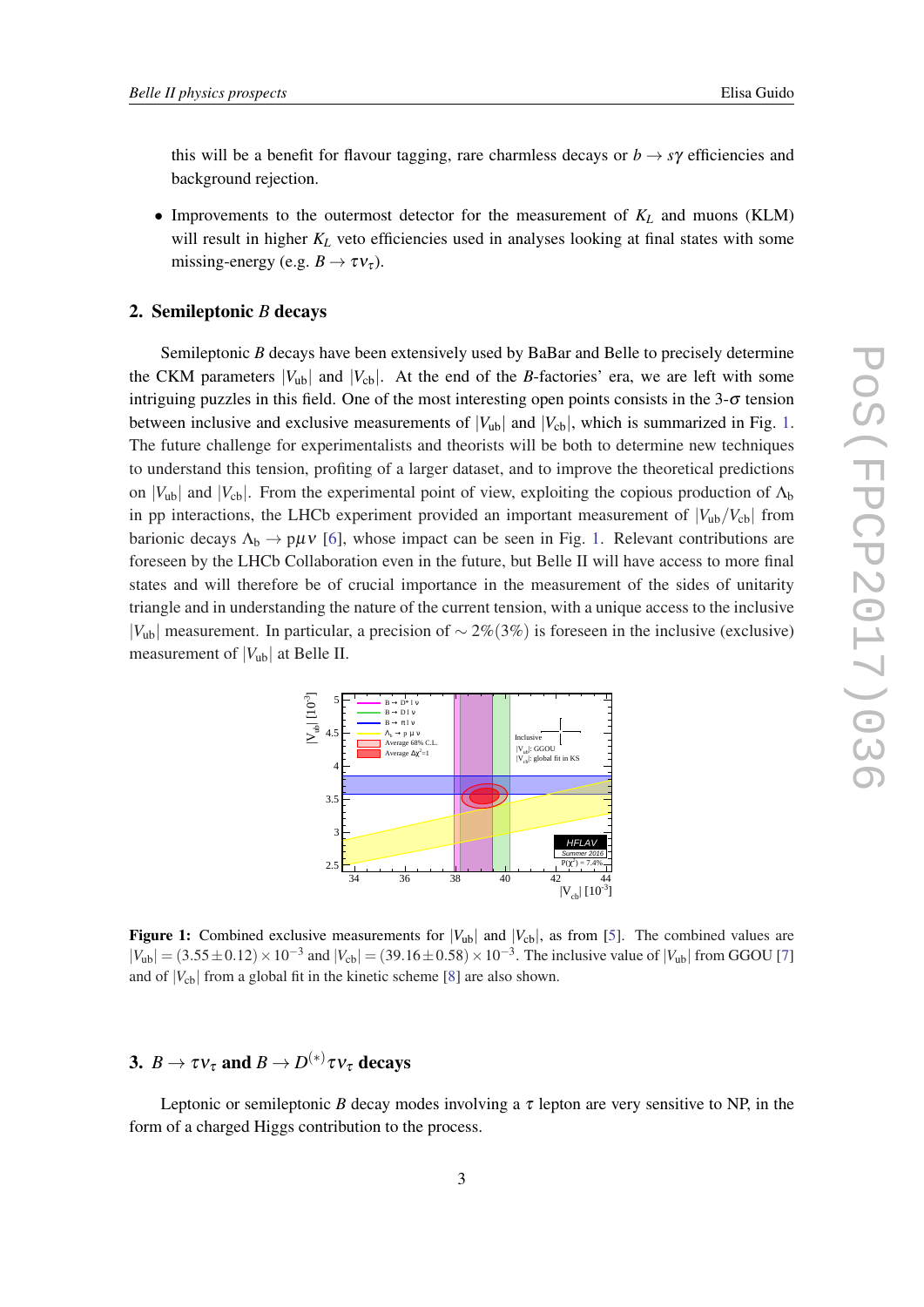A 3.9- $\sigma$  deviation from the SM prediction has been observed in the  $B \to D^{(*)} \tau v_{\tau}$  decays. The current experimental and theoretical status for the ratios of branching ratios (BRs):  $R(D^{(*)})$  =  $\mathscr{B}(B \!\!\rightarrow\!\! \bar{D}^{(*)}\tau^+\nu_\tau)$  $\frac{\mathcal{B}(B\to D^{(n)}\ell^+\nu_{\tau})}{\mathcal{B}(B\to \bar{D}^{(*)}\ell^+\nu_{\ell})}$  is summarized in Fig. 2. These ratios are predicted with high precision, of the order of 2-3%. After collecting data for an integrated luminosity of 50  $ab^{-1}$ , the Belle II experimental sensitivity is foreseen to be comparable to the current theoretical precision. This would translate in a potential  $14-\sigma$  exclusion of the SM prediction, if the measured central values remained the same as today. A larger data sample will also allow for performing additional interesting measurements, such as  $D^{(*)}$  and  $\tau$  polarization. The  $\tau$  polarization has already been measured with the full Belle data sample [\[9\]](#page-10-0), with the result  $P(\tau) = -0.38 \pm 0.51 \text{(stat.)}^{+0.21}_{-0.16} \text{(syst.)}$  being largely dominated by the statistical uncertainty.



Figure 2: Averages of the ratios of BRs  $R(D^*) = \frac{\mathcal{B}(B \to D^* \tau \nu_{\tau})}{\mathcal{B}(B \to D^* \ell \nu_{\ell})} = 0.310 \pm 0.015 \text{(stat.)} \pm 0.008 \text{(syst.)}$  and  $R(D) = \frac{\mathcal{B}(B \to D\tau v_{\tau})}{\mathcal{B}(B \to D\ell v_{\ell})} = 0.403 \pm 0.040 \text{(stat.)} \pm 0.024 \text{(syst.)}$  from [[5\]](#page-10-0). SM predictions are also shown. The input measurements and calculations are specified within the figure.

The decay  $B \to \tau v_{\tau}$  is currently measured to have a BR of:  $\mathscr{B}(B \to \tau v_{\tau}) = (1.09 \pm 0.24) \times$ 10−<sup>4</sup> [\[10](#page-10-0)], where the average is obtained while considering results of analyses with both hadronic and semileptonic tags. The limited precision of the measurement does not allow for seeing any deviation with respect to the SM prediction. With 50  $ab^{-1}$  of Belle II data, the expected experimental precision will reach  $~6\%$  (see Fig. [3\)](#page-5-0), that will be comparable to the current theoretical precision on the predicted value.

#### 4. Electroweak penguin *B* decays

According to lepton universality, in the SM the ratio  $\mathscr{R}_K = \frac{\mathscr{B}(B \to K\mu\mu)}{\mathscr{B}(B \to Kee)}$  $\frac{\mathcal{B}(B\to K\mu\mu)}{\mathcal{B}(B\to Ke)}$  is expected to be equal to 1. The LHCb experiment has found a 2.6- $\sigma$  deviation [[12\]](#page-10-0) from the SM expectation:  $\mathcal{R}_K =$  $0.745^{+0.090}_{-0.074}$ (stat.)  $\pm 0.036$ (syst.), in a limited region of low  $q^2$ , due to the difficulty of accessing  $b \rightarrow$  *see* modes at high  $q^2$ . The measurements by BaBar [[13\]](#page-10-0) and Belle [[14](#page-10-0)] are compatible with the SM prediction, but statistically limited. At Belle II the same detection efficiency is expected for both muons and electrons, thanks to an improved resolution in the ECL measurement of the electron momentum. The same detection efficiency is also expected at both low and high  $q^2$ , thus allowing to cross-check the measurement by LHCb and also to extend it to different  $q^2$  regions.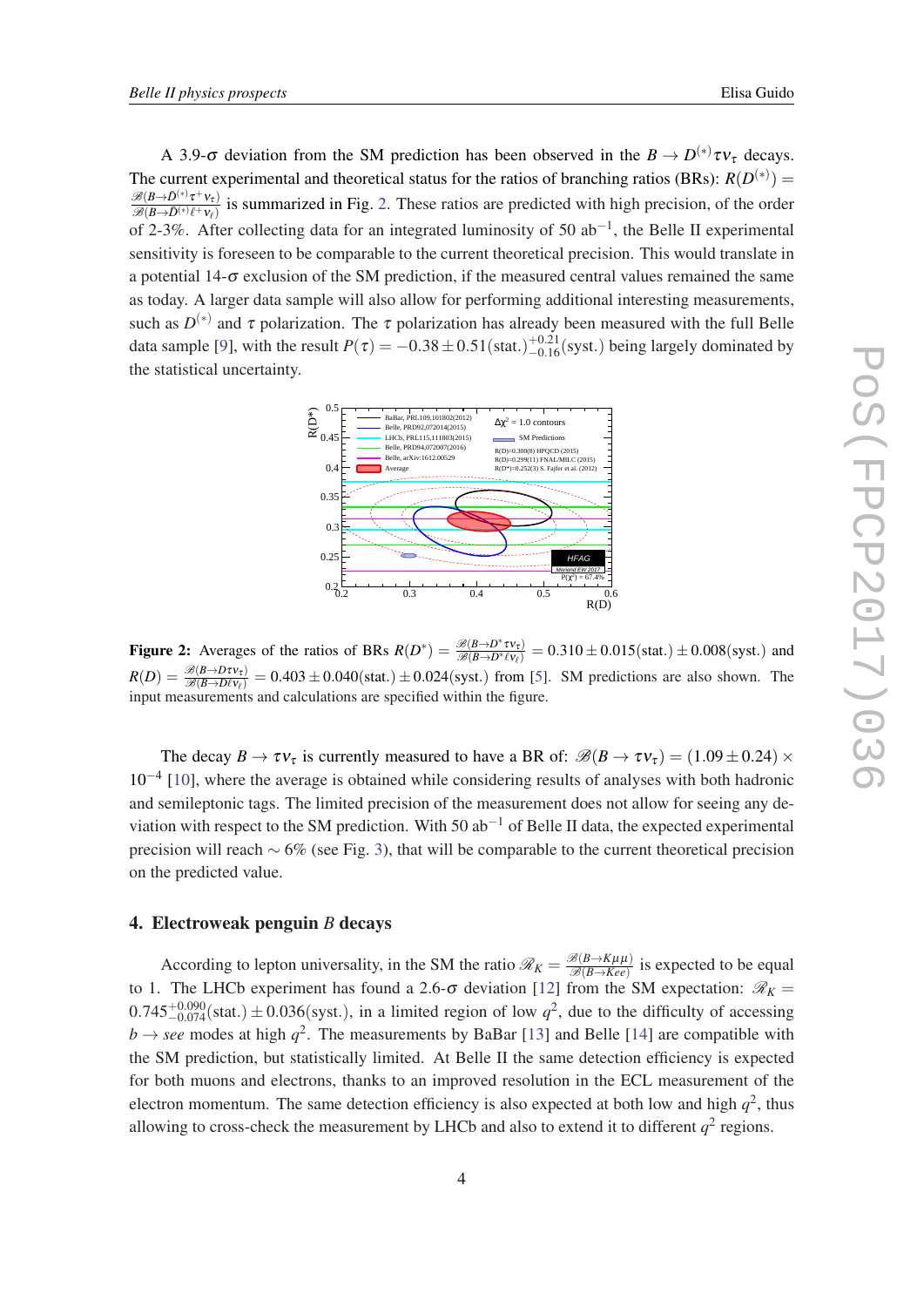<span id="page-5-0"></span>

**Figure 3:** Projection of the expected experimental precision in the measurement of  $\mathscr{B}(B \to \tau v_{\tau})$  at Belle II, compared to the current theoretical uncertainty, as from [[11\]](#page-10-0). The red point shows the current sensitivity obtained with the Belle dataset.

Similarly, LHCb has recently found a 2.1-2.5-σ deviation from the SM expectation, depending on the  $q^2$  region and on the prediction considered, in the  $B \to K^{*0} \ell \ell$  decays [[15\]](#page-10-0). On the other hand, Belle has observed a 2.6- $\sigma$  tension with the SM in the angular distribution of the decays  $B \to K^* \ell \ell$  [[16](#page-10-0)].

A confirmation of these measurements by Belle II will be of vital importance on the path towards understanding whether these anomalies are real and, moreover, if they can be ascribed to a common source.

#### 5. Time-dependent CP-violating *B* decays

The measurement of time-dependent CPV in *B* decays was among the benchmark channels in the *B*-factories' program, giving access to the weak phase of the CKM matrix, through the interference between CPV in mixing and in decay. A precise determination of  $\sin 2\beta$  will still be important at Belle II, in order to check consistency of the unitarity triangle measurements with high-statistics data samples and also to search for new CP-violating phases in the decays  $b \rightarrow s$ testing the SM prediction:  $\sin 2\beta (b \rightarrow s q \bar{q}) = \sin 2\beta (B \rightarrow J/\psi K)$ . This kind of measurement involves basically all the aspects of the detector's performance: tracking efficiency, reconstruction of neutral particles, vertex reconstruction, PID, flavour tagging, as well as techniques for rejecting background events. In many of these aspects, significant improvements are expected at Belle II, for instance a better ∆*t* resolution (30% better than in Belle) and an enhanced flavour tagging efficiency.

Using the full dataset, Belle has obtained from  $B \to c\bar{c}K^0$  decays:  $\mathscr{S} = 0.667 \pm 0.023(\text{stat.}) \pm$ 0.012(syst.) and  $\mathscr{A} = 0.006 \pm 0.016$ (stat.)  $\pm 0.012$ (syst.) [\[17](#page-10-0)], where  $\mathscr{S}$  and  $\mathscr{A}$  represent the CPV parameters. The expected Belle II sensitivity, using a data sample corresponding to an integrated luminosity of 50 ab<sup>-1</sup>, will be:  $\sigma_{stat}(\mathscr{S}) = 0.0027$ ,  $\sigma_{syst}(\mathscr{S}) = 0.0044$ , and  $\sigma_{stat}(\mathscr{A}) = 0.0033$ ,  $\sigma_{syst}(\mathscr{A}) = 0.0037$ . The precision of the measurement will therefore be likely dominated by systematic uncertainties.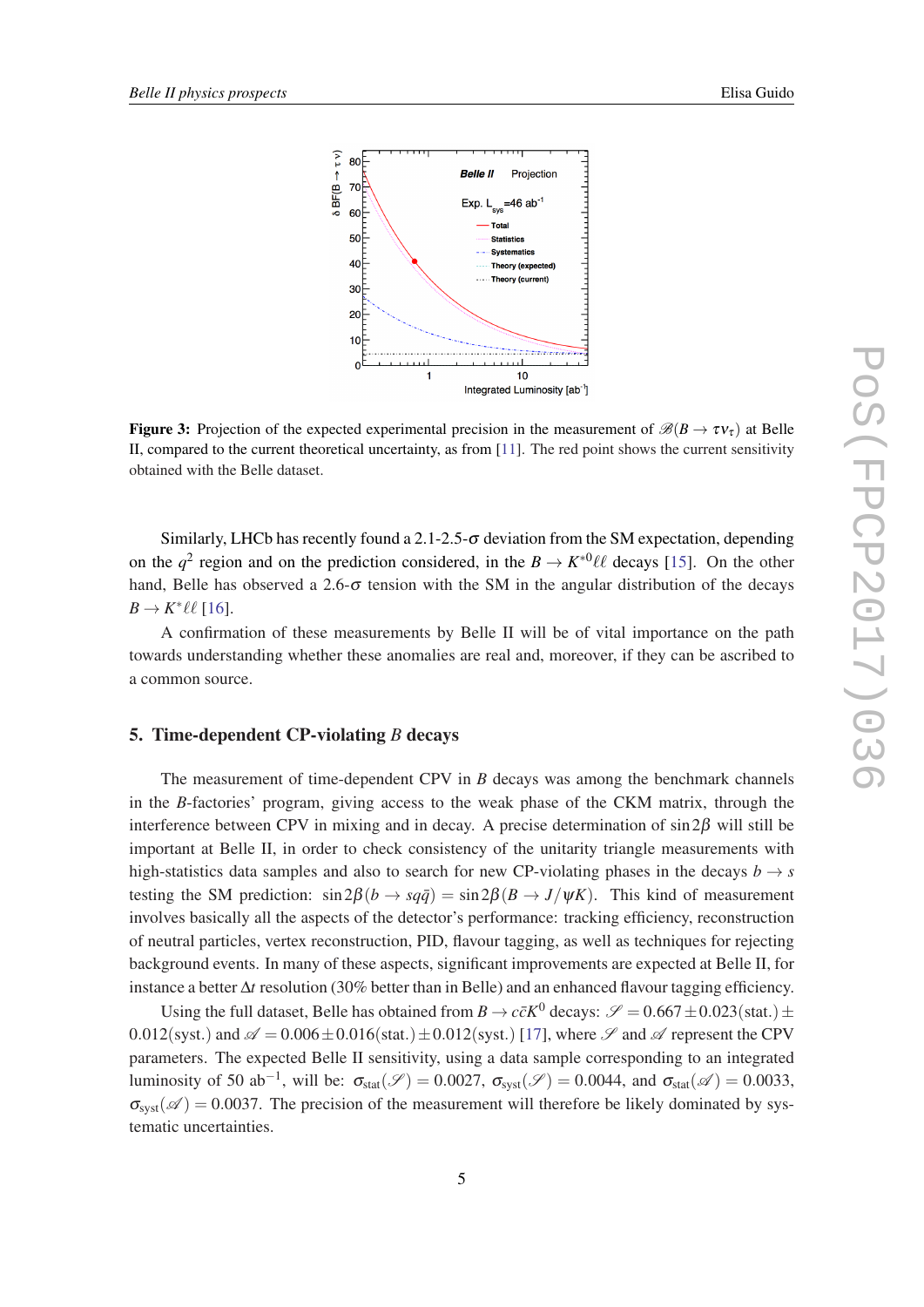The gluonic penguin  $b \rightarrow s q \bar{q}$  decay modes (an example of Feynman diagram is shown in Fig. 4) have BRs foreseen with a high theoretical precision (of the order of  $\sim$  2%) and all the current measurements - that are summarized in Fig. 5 - are consistent with what obtained on the  $B \rightarrow J \psi K$ decay mode. Among these decays, there are some golden modes to search for additional CPviolating phases, given by particles beyond the SM entering the process loop:  $B \to \phi K_S^0$ ,  $B \to \eta' K_S^0$ and  $B \to K_S^0 K_S^0 K_S^0$ . The expected precision for each of these decay modes when using 50 ab<sup>-1</sup> of data at Belle II are listed in Table [1](#page-7-0), in comparison with the current results obtained by Belle. The foreseen uncertainties will be comparable to the current theoretical ones.



**Figure 4:** Example of Feynman diagram for a gluonic penguin  $b \rightarrow s q \bar{q}$  decay.



Figure 5: Compilation of results for  $sin(2\beta^{\text{eff}}) \equiv sin(2\phi_1^{\text{eff}})$  for several  $b \to sq\bar{q}$  decay modes from [\[5](#page-10-0)].

#### 6. Charm physics

After the discovery of  $D^0 - \bar{D}^0$  mixing by the *B*-factories, there is still a long wish list in the charm sector physics waiting for Belle II. It includes: improved measurements of the mixing parameters, search for direct and indirect CPV, search for rare decays. There will be several substantial improvements with respect to BaBar and Belle in the proper time resolution (it is expected to be  $\sigma(t) \sim 0.14$  ps, that is a factor 2 better than BaBar) and also in the flavour tagging (with the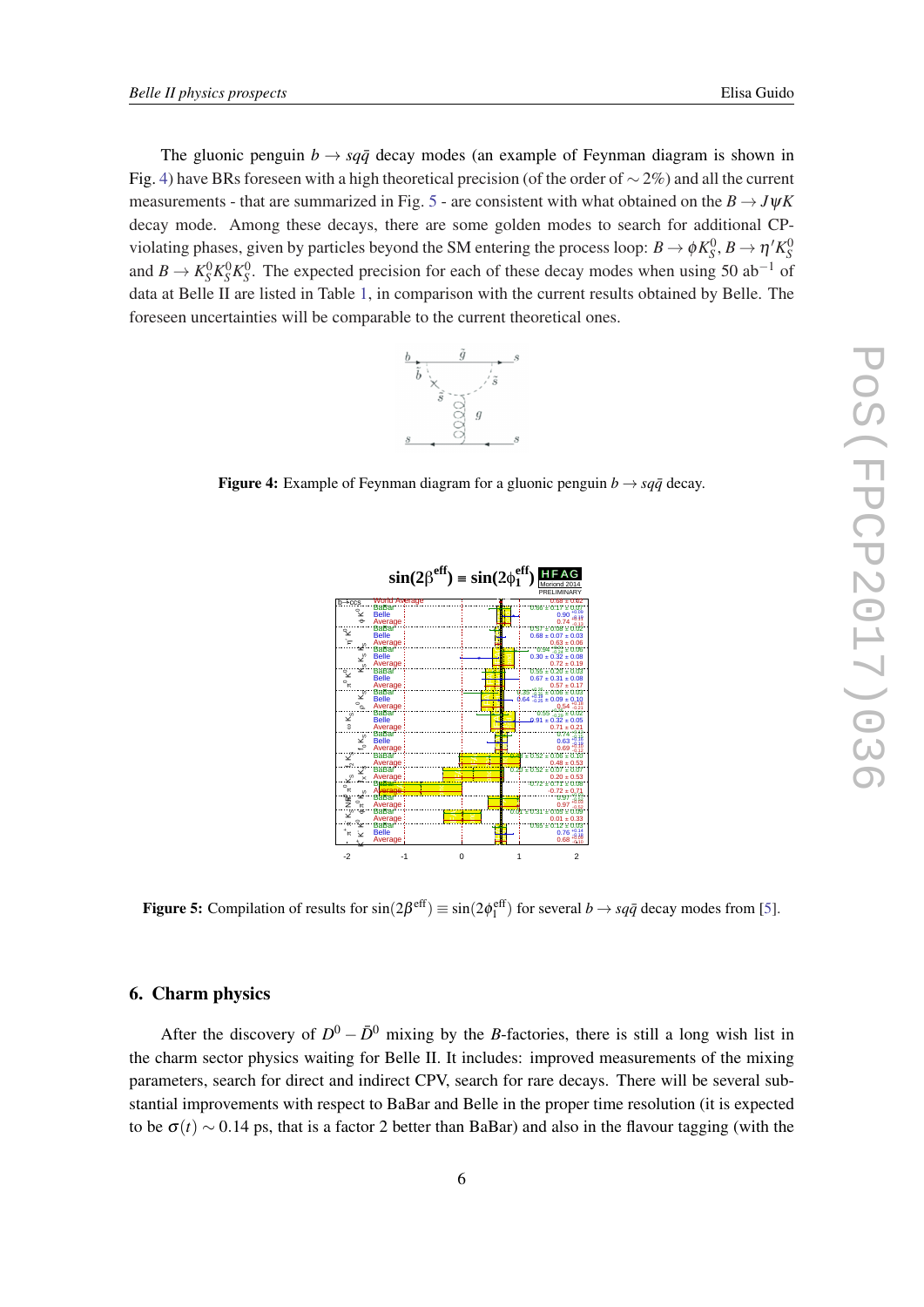|                           | Belle II              |                       | Belle                 |                       |
|---------------------------|-----------------------|-----------------------|-----------------------|-----------------------|
| Mode                      | $\sigma(\mathscr{S})$ | $\sigma(\mathscr{A})$ | $\sigma(\mathscr{S})$ | $\sigma(\mathscr{A})$ |
| $B\to \phi K_{S}^{0}$     | 0.018                 | 0.023                 | 0.19                  | 0.22                  |
| $B \to \eta' K_{S}^{0}$   | 0.011                 | 0.009                 | 0.08                  | 0.06                  |
| $B \to K_S^0 K_S^0 K_S^0$ | 0.033                 | 0.021                 | 0.33                  | 0.21                  |

<span id="page-7-0"></span>**Table 1:** Expected sensitivities on  $\mathscr S$  and  $\mathscr A$  using a data sample of 50 ab<sup>-1</sup> at Belle II, for three golden decay modes  $b \rightarrow s q \bar{q}$ , in comparison with the current Belle results.

possibility of using new methods based on the study of the rest of the event). There will be also advantages for this kind of studied at an  $e^+e^-$  collider with respect to LHCb, basically given by the possibility of accessing the semileptonic decays, containing neutrinos in the final state, and also rare decays to neutral final states. An example of the latter is the flavour-changing neutral-current decay *D* <sup>0</sup> → γγ, that is expected to have a BR of the order of 10−<sup>8</sup> . Belle recently looked for this decay, but did not find any statistically significant signal yield (see Fig. 6), thus setting an upper limit on this BR:  $\mathscr{B}(D^0 \to \gamma \gamma) < 8.5 \times 10^{-7}$  at 90% of confidence level [\[18](#page-10-0)]. At Belle II, a data sample corresponding to an integrated luminosity of 50  $ab^{-1}$  will allow to measure a BR of the order of  $10^{-7} - 10^{-8}$  and therefore to possibly detect this decay.



Figure 6: Projection of candidate events onto the *M*(γγ) distribution, as in [\[18](#page-10-0)]. Points with error bars are the data, blue solid curves are the results of the fit, blue dotted curves represent the combinatorial background, magenta dashed curves are the peaking background, and red filled histograms show the signal component.

### 7. Lepton flavour violation in  $\tau$  decays

LFV  $\tau$  decays are forbidden in the SM, but possibly enhanced in NP models, with BRs up to the order of 10<sup>-8</sup>. Belle II will uniquely access final states containing neutral particles (such as photons,  $\pi^0$ ,  $\eta$ ,  $\eta'$ ), with the competition from LHCb being possible only in a limited number of channels (namely,  $\tau \rightarrow \mu \mu \mu$  decays). In these kinds of searches, the control of beam backgrounds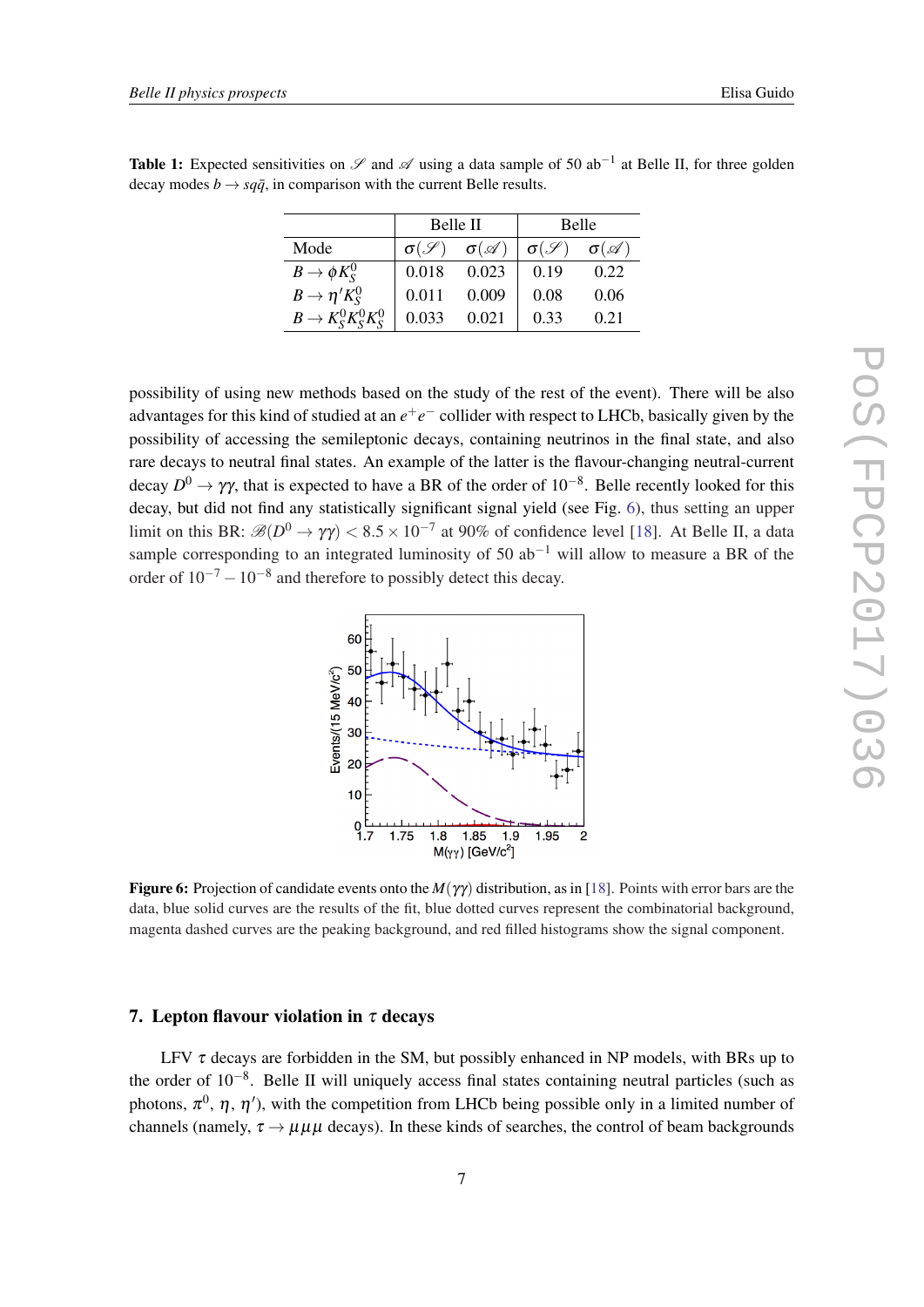will be crucial and will be precisely assessed only during data taking. Nevertheless, projecting the current upper limits to the expected integrated luminosities to be collected by Belle II, an improvement of 1-2 orders of magnitude is foreseen, as summarized in Fig. 7.



**Figure 7:** Upper limits on LFV  $\tau$  decays (at 90% of confidence level): extrapolations for Belle II (50 ab<sup>-1</sup>), as from [\[11](#page-10-0)], are compared to the current results from CLEO, BaBar, Belle and LHCb.

#### 8. Bottomonium physics

The *B*-factories made great contributions to the knowledge of charmonium and bottomonium, discovering several unexpected quarkonium-like states, from  $X(3872)$  to  $Z_b(10610)$  and  $Z_b(10650)$ . Bottomonium physics at Belle II can achieve important results as well, through the study of some golden modes on a possibly unique data sample to be collected at the energy of the  $\Upsilon(6S)$  resonance. The first golden mode is the search for the  $Z_b$  states from the decay  $\Upsilon(6S) \rightarrow Z_b \pi$ , with  $Z_b \to h_b(1P)\pi$ . Such a search has been attempted by Belle, using the data collected in a scan in the region of the ϒ(6*S*) [\[19](#page-10-0)], but the available statistics was not sufficient to measure the relative fraction of  $Z_b(10610)$  and  $Z_b(10650)$ , as shown in Fig. [8](#page-9-0). According to preliminary studies performed on Monte Carlo simulated samples, the separation between the two  $Z_b$  states would be possible with a data sample corresponding to an integrated luminosity of 10 fb<sup>-1</sup>. Also,  $\eta$  transitions from the  $\Upsilon(6S)$  could be used to access the still missing states below  $B\bar{B}$  threshold, such as the ϒ(2*D*) triplet, and to further study poorly known states, like the ϒ(1*D*) triplet. The transitions involving an  $\eta$  meson have been of particular interest in the bottomonium physics program of the *B*-factories, since they imply a heavy-quark spin symmetry violation and provide an useful test bench of the QCD multipole expansion calculations. According to what has been seen from the analysis of the Belle data sample at the ϒ(5*S*) resonance [\[20](#page-10-0)], it is reasonable to expect cross sections below 1.5 pb for  $\eta$  transitions of the  $\Upsilon(6S)$  to lower bottomonia. From a preliminary estimate, it will be possible to measure these processes with a data sample corresponding to an integrated luminosity  $\geq 50$  fb<sup>-1</sup>.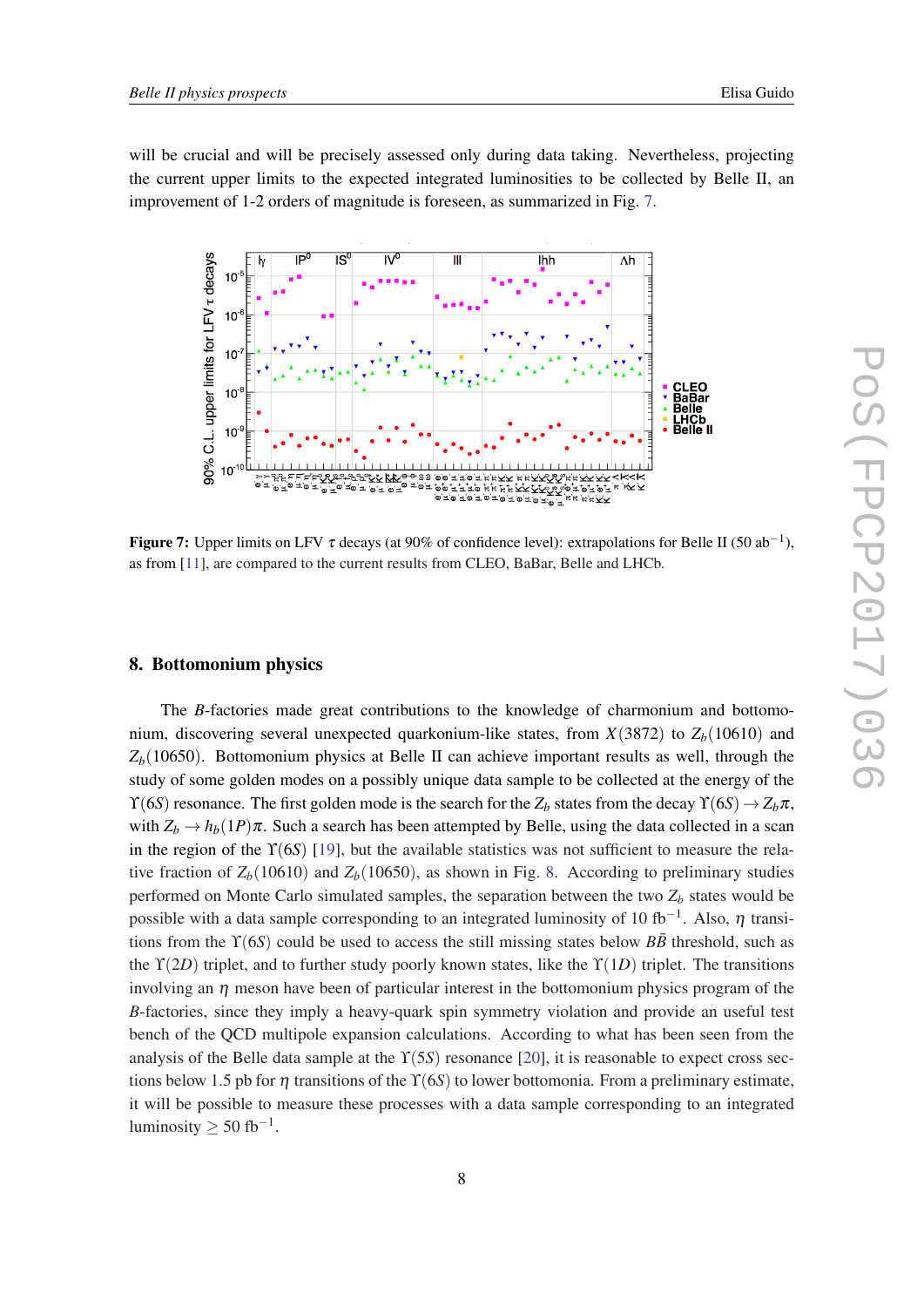

<span id="page-9-0"></span>

Figure 8: Pion missing mass distributions for  $\Upsilon(6S) \to h_b(1P)\pi^+\pi^-$  (a) and  $\Upsilon(6S) \to h_b(2P)\pi^+\pi^-$  (b) on the Belle data sample, as in [[19\]](#page-10-0). Points represent data; the solid histogram represents the fit result with the  $Z_b$  signal shape fixed from the  $\Upsilon(5S)$  analysis; the dashed histogram represents the result of the fit with a phase space distribution. The current statistics is not sufficient to disentangle the contribution from  $Z_b(10610)$  and from  $Z_b(10650)$ .

#### 9. Dark sector searches

*B*-factories can also search for the hypothetical dark photon (*A*<sup> $'$ </sup>) production in  $e^+e^-$  annihilations. The possibility of explaining the (*g*−2) anomaly introducing exclusively a dark photon has been recently ruled out by searches for *A'* decaying into invisible final states by BaBar [\[21](#page-10-0)] and NA64 [\[22](#page-10-0)]. Nevertheless, the anomaly can still be interpreted in terms of a dark photon with the addition of some other NP contributions. Moreover, A' represents an important portal to light dark matter. A preliminary projection with 20 fb<sup>-1</sup> of data shows an impressive exclusion potential for Belle II on invisible decays of the dark photon. Such a data sample is likely to be collected even during the first phase of data taking, starting at the beginning of 2018. There is also another very challenging signature that is under study at Belle II, consisting in the search for  $A' \to \gamma +$ invisible. In this case, a special single photon trigger is required, besides an excellent tracking efficiency in order to reject events containing tracks. Clusters informations from the KLM will be used to reject events falling into the ECL gaps. Performance studies are on going and show promising results.

#### 10. Conclusions

Belle II is ready to collect the legacy of the first generation of *B*-factories and to continue on the path set by them. Its main purpose will be searching for NP signatures at the intensity frontier, along with pursuing a deeper knowledge of the description of matter by QCD.

The physics program of Belle II will be thorough: a few highlights have been provided here, while many further ideas and developments are behind the corner, with the intriguing possibility of obtaining its first physics results already in 2018.

#### References

[1] T. Abe [Belle II Collaboration], "Belle II Technical Design Report", arXiv:1011.0352 [physics.ins-det].